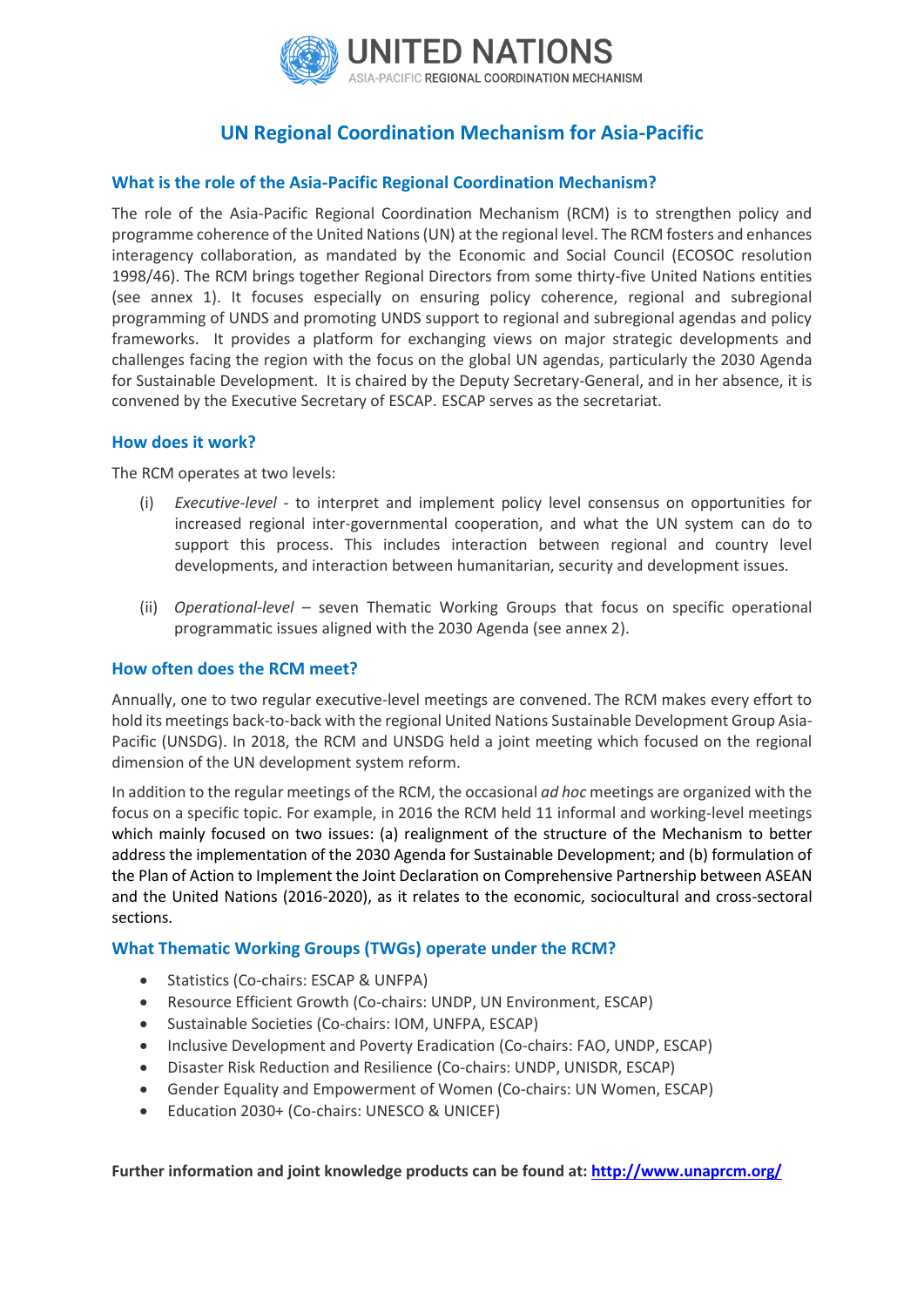

## **Annex 1: UN RCM Asia and the Pacific Members**

- Asian Development Bank (ADB)
- Food and Agriculture Organization (FAO)
- International Civil Aviation Organization (ICAO)
- International Labour Organization (ILO)
- International Organization for Migration (IOM)
- International Telecommunication Union (ITU)
- Office for the Coordination of Humanitarian Affairs (OCHA)
- **Office of the High Commissioner for Human Rights (OHCHR)**
- United Nations Economic and Social Commission for Asia and the Pacific (ESCAP)
- Joint United Nations Programme on HIV/AIDS (UNAIDS)
- United Nations Convention to Combat Desertification (UNCCD)
- United Nations Capital Development Fund (UNCDF)
- United Nations Centre for Regional Development (UNCRD)
- United Nations Development Programme (UNDP)
- United Nations Development Programme in Asia and the Pacific
- United Nations Environment Programme (UNEP)
- United Nations Education, Scientific and Cultural Organization (UNESCO)
- United Nations Framework Convention on Climate Change (UNFCCC)
- United Nations Population Fund (UNFPA)
- United Nations Human Settlements Programme (UN-HABITAT)
- Office of the United Nations High Commissioner for Refugees (UNHCR)
- United Nations Childrens Fund (UNICEF)
- United Nations Industrial Development Organization (UNIDO)
- United Nations International Strategy for Disaster Reduction (UNISDR)
- United Nations Institute for Training and Research (UNITAR)
- United Nations Office on Drugs and Crime (UNODC)
- United Nations Office for Project Services (UNOPS)
- United Nations Office for South-South Cooperation (UNOSSC)
- United Nations Economic and Social Commission for Asia and the Pacific (UN ESCAP)
- United Nations Entity for Gender Equality and the Empowerment of Women (UN-WOMEN)
- United Nations University (UNU)
- United Nations Volunteers(UNV)
- Universal Postal Union (UPU)
- World Bank (WB)
- World Food Programme (WFP)
- World Health Organization (WHO)